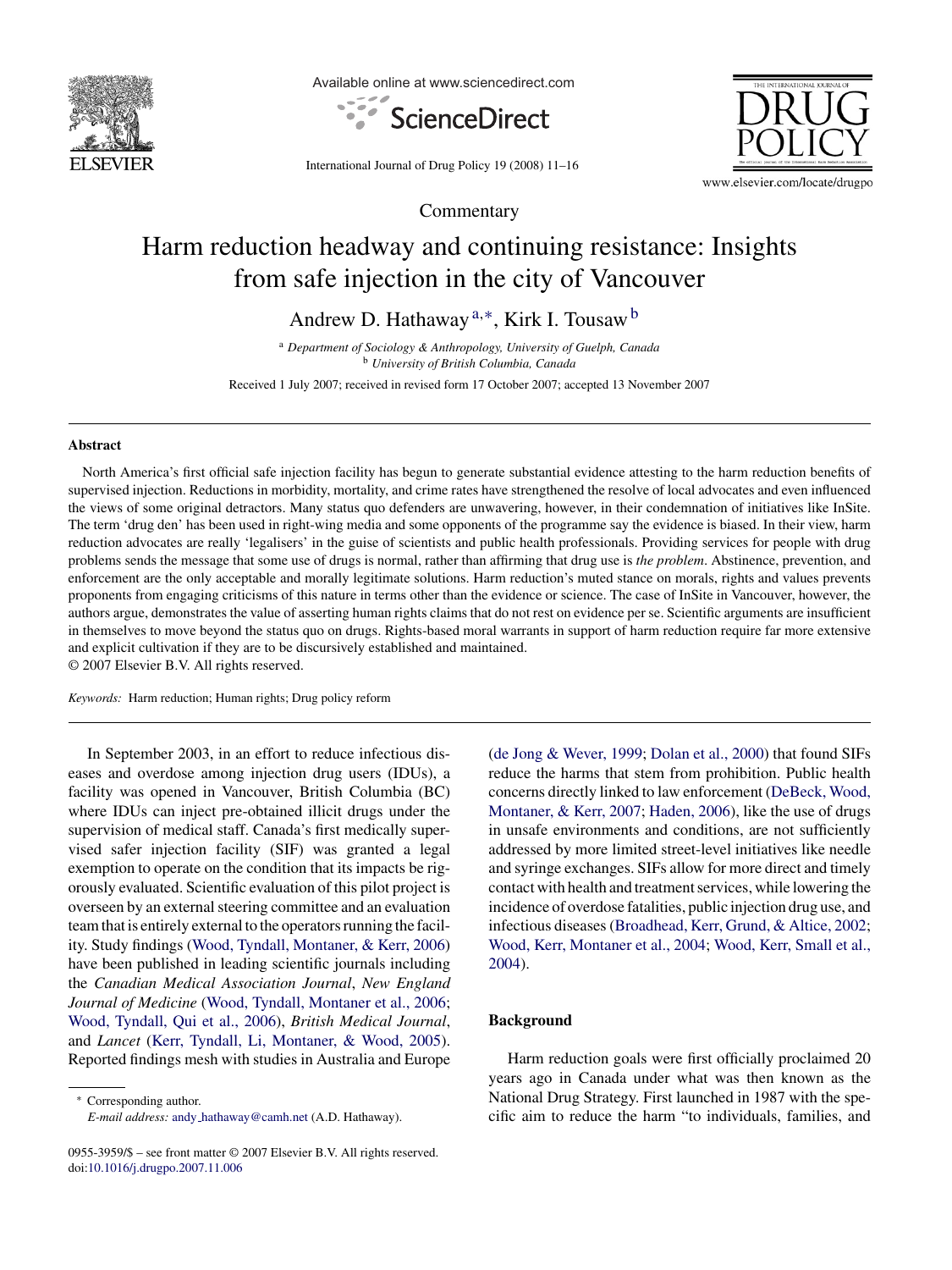communities from the abuse of drugs," an important shift was evident in the recognition that enforcement is ineffective for addressing what is primarily a health related issue. A "balanced approach" was promised with the majority of funding earmarked for demand reduction and rehabilitation programmes, and less resources going toward supply side efforts. But the implementation of these funds, which "looked strong on paper," delivered less than half of the treatment funds available ([Fischer, 1994:](#page-4-0) pp. 75–76). The majority of funds allocated for prevention went toward police controlled drug education. On renewal of the Strategy in 1992, the minister in charge said that Canadian police forces now "lead the western world in the police delivery of... the drug prevention message to youth" [\(Erickson, 1992:](#page-4-0) p. 257). Their message was traditional, abstention oriented, and utilised a script still in wide use today (the US Drug Awareness Resistance Education [DARE] package) despite substantial evidence that it is ineffective and often counter-productive [\(DeBeck et al.,](#page-4-0) [2007\).](#page-4-0) A balanced approach to drug use has not been demonstrated either in selective non-enforcement of the drug laws. Drug charges continued to increase in the first decade of the Strategy; possession charges made up about two-thirds of the total [\(Hathaway & Erickson, 2003\).](#page-4-0)

In 1996 a new drug law was introduced (the *Controlled Drugs and Substances Act*) as "a harm reduction law... that takes a public health approach to the problem of drug abuse rather than a moralistic, punitive one which views such abuse as criminal in and of itself" ([Fischer, 1997:](#page-4-0) p. 62). Despite its vaguely phrased provision for rehabilitation and treatment, however, there were no specific guidelines for judicial discretion, and further powers were given to police and prosecutors for the more efficient processing of drug users and sellers ([Fischer, Erickson, & Smart, 1996\).](#page-4-0) Continuing lip service to demand and harm reduction is a feature of the *Strategy* over the last 10 years. The only review conducted since its 2003 renewal [\(DeBeck et al., 2007\)](#page-4-0) found that funding for enforcement dropped to 73 percent in 2005 (from 95 percent in 2001). Yet responses have been slow to mounting evidence of harms due to police activity, especially the link between aggressive law enforcement and prevalence of high-risk injection behaviour. Drug enforcement also incurs further costs by undermining low-threshold treatment services and harm reduction programmes. DeBeck and her coauthors found that harm reduction programmes in 2004–2005 received less than 3 percent (\$10 million) of funding marked for drug use; the other 24 percent of nonenforcement funds went to coordination/research (7 percent), treatment (14 percent), and prevention (3 percent).

### **Outlook**

Harm reduction rhetoric is prominent in Canada, but little tangible support has been evident to uphold the promise of a more balanced approach. The "four pillars" strategy articulated in Vancouver ([MacPherson, Mulla, & Richardson,](#page-4-0) [2006\)](#page-4-0) is a prominent example of the attempt to balance the aims of harm reduction, law enforcement, treatment, and prevention. Appeals to "balance" under prohibition still ring hollow in view of the resources allocated to policing as compared to public health initiatives. Commitment to the war on drugs, moreover, is increasing as reflected in the new "Anti-Drug Strategy" enacted by the Conservative government of Prime Minister Stephen Harper. This stance is difficult to reconcile with the fact that many potent, often harmful drugs are prescribed and legally ingested for some of the same reasons (coping with physical or mental pain, or non-medical use of drugs for recreational enjoyment), while the use of other drugs that are chemically quite similar is prohibited and harshly penalised by law. Many of the substances now banned have been ingested, with few documented problems, throughout time in many cultures [\(Alexander, 1990, 2001\).](#page-4-0) While sometimes disapproved on moral or religious grounds, historically drug taking was not seen as an activity requiring a drug strategy nor formal prohibitionist response. An array of adverse outcomes have been linked to prohibition including death, disease, crime, (sub)urban blight, and the devastation of family and community bonds. Street drugs are readily available at lower prices and higher purity than ever. Drug overdoses remain a leading cause of death and high rates of infectious diseases from drug sharing persist in many major urban centres [\(Bruneau et al., 1997;](#page-4-0) [Wood, Kerr, Montaner](#page-4-0) [et al., 2004;](#page-4-0) [Wood, Kerr, Small et al., 2004\).](#page-5-0) Meanwhile, initiatives like InSite are subjected to exhaustive evaluation standards and operational requirements unlike any other drug-related policy or programme ([DeBeck et al., 2007\).](#page-4-0)

Despite documented evidence of positive health outcomes and its contribution to restoring public order [\(Wood, Tyndall,](#page-5-0) [Montaner et al., 2006\),](#page-5-0) in September 2006 the Harper government refused to renew InSite's license for another three years beyond the pilot phase. Citing insufficient understanding of its impact, the Health Minister announced that InSite would stay open through 2007, pending further research on the issue. Further, no more safe injection sites would be allowed in Canada, despite demand in other cities like Victoria, BC (which applied in June of 2007 for permission to open three sites of its own), and majority support in the city of Vancouver (76 percent of adults) for extending InSite's operating license ("Poll backs injection site", *Vancouver Sun*, June 28, 2007). At the time of this refusal, the Minister remarked, "Do safe injection sites contribute to lowering drug use and fighting addiction? Right now the only thing the research to date has proven conclusively is drug addicts need more help to get off drugs." Whereas lowering rates of drug use and fighting addiction are *not* the intended goals of supervised injection, referrals into detox and drug treatment programs *are* among the documented benefits ([Wood, Tyndall, Qui et al., 2006;](#page-5-0) [Wood, Tyndall, Zhang et al., 2006\).](#page-5-0) Beyond the Minister's denial of the evidence, however, a central implication is that the burden has been shifted from proving a reduction in disease and death to reducing drug use and rates of addiction. This distortion of the issue sets safe injection up for failure,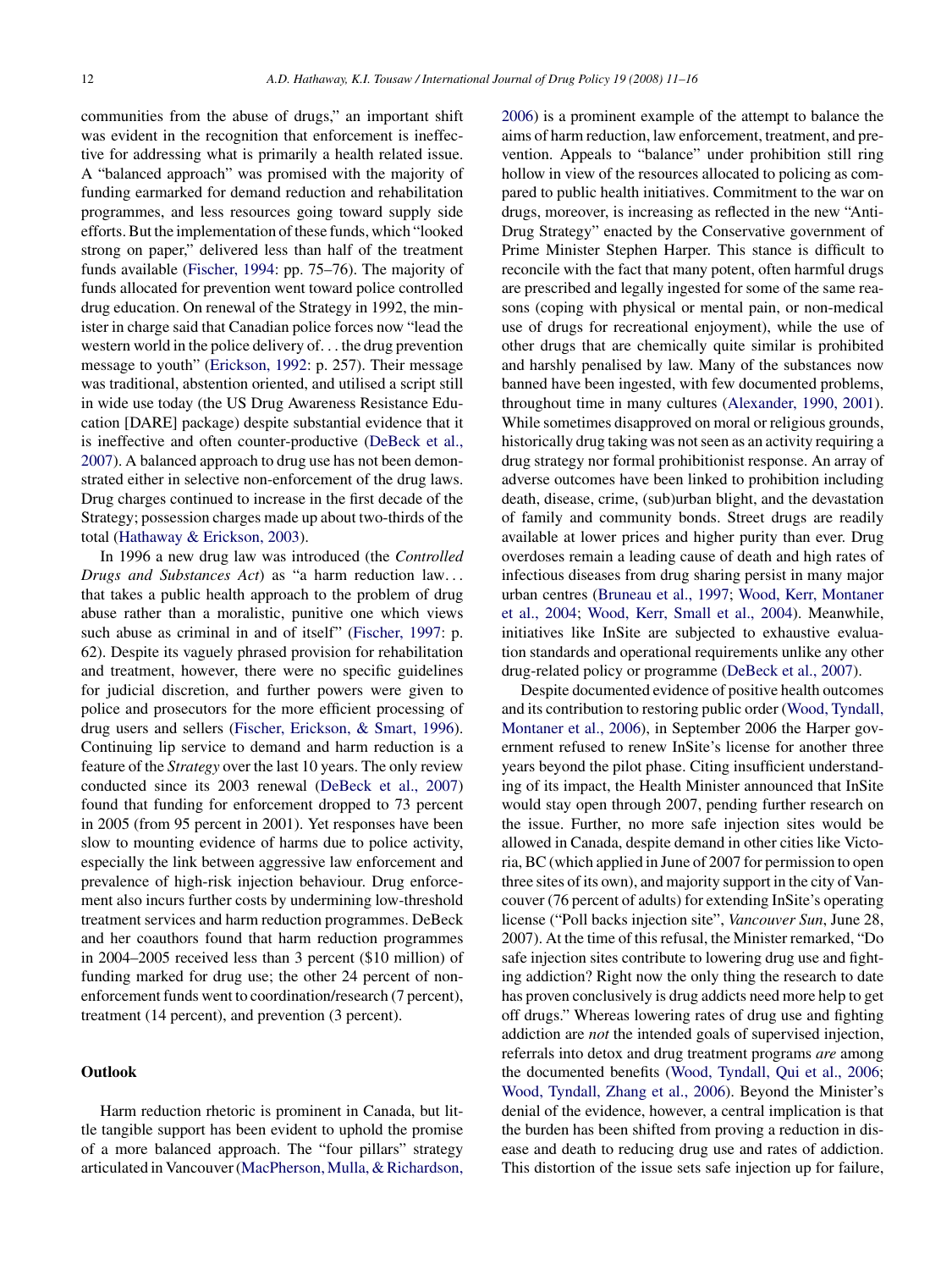deflecting attention away from the real objectives and harm reduction markers of success.

The definition of harm as drug use or addiction was overcome by pressure from the margins in Vancouver to set up a SIF in spite of such resistance. [Small, Palepu, and](#page-4-0) [Tyndall \(2006\)](#page-4-0) note the "culture change" that was required to overcome prevailing views about addiction and injection drug use. The starting point, they argue, for a public health response was the broad perception of a crisis situation in which deaths due to overdose, HIV/AIDS, and drug use in public spaces were increasing. Making harm reduction headway was accordingly contingent on the outlook that the city of Vancouver "hit rock bottom" ([Wood & Kerr, 2006\).](#page-4-0) Public endorsement of harm reduction programs was another crucial step in countering perceptions that services for addicts merely keep people on drugs and promote addiction. The forces of culture change on this front included a multi-pronged alliance of academics, bureaucrats, progressive politicians, community drug user groups and service providers [\(Kerr, Small](#page-4-0) [et al., 2006;](#page-4-0) [Kerr, Stoltz et al., 2006;](#page-4-0) [Osborne & Small,](#page-4-0) [2006;](#page-4-0) [Wodak, 2006\).](#page-4-0) Popular perceptions of addiction and drug addicts have slowly been destabilised by evidence-based knowledge. At the same time confrontation of the status quo was aided by diffusion of the outlook that the SIF supporters held the moral high ground from a human rights perspective. Social activists bridged chasms that research evidence could not in forcing recognition that 'addicts' are sons and daughters, brothers, sisters, parents—i.e., people with addictions are first and foremost people too.

Humanising drug addiction was the underlying value that united SIF supporters. A recent backlash against services for addicts in the city [\(Small et al., 2006\)](#page-4-0) suggests the 'us' and 'them' mentality, however, has resurfaced. The federal government, in this vein, has officially served notice that harm reduction is no longer even nominally accepted as a goal or pillar of Canadian drug policy. "Because if you remain a drug addict," said the PM, "I don't care how much harm you reduce, you're going to have a short and miserable life" (*Winnipeg Free Press*, A1, October 5, 2007). Harper's skepticism about the aims of harm reduction clearly contradicts the evidence, but focusing on 'facts' obscures the message underlying his government's most recent anti-drug pronouncements. Notwithstanding public health impacts of spurning harm reduction, the Party has asserted its ideological commitment to waging war on drugs and a permissive culture of illicit drug consumers (*Globe and Mail*, A4, October 5, 2007). "Enforcement is harm reduction," suggested the Health Minister, and referring to mixed messages concerning Cannabis, for users of illicit drugs, he declared, "...the party's over" (Tories plan get-tough national drug strategy, *CBC News*, September 9, 2007). Willful neglect of evidence in favour of ideology denotes the latest incarnation of Canada's drug strategy. The scientific 'proof' is just as easily ignored as the tainted advocacy of acknowledged law reformers. Claiming impartiality in this context has not imbued harm reduction with a notable rhetorical advantage over an explicit antiprohibition stance. The authority of harm reduction exists because it works, and has repeatedly been proven to improve the lives of addicts. Acknowledging the central source of harm, the war on drugs, changes neither the science nor the legitimacy of a harm reductionist perspective.

# **Comment**

Harm reduction is defined as...an ideology viewing drug use as **not only as inevitable, but as simply a lifestyle option, a pleasure to be pursued, even a human right**. ...harm reduction ideology has politicized drug issues.... The only beneficiaries of politicized drug policies are the members of the drug legalization movement. (Mangham, 2007, emphasis in original).

Harm reduction contrasts itself with drug prohibition while finding ways to work within the framework it imposes. Much has been achieved in this pragmatic undertaking; the inroads made are more than a rhetorical endeavour. At the same time harm reduction has been fraught with contradictions that lay beneath the surface of its 'middle-ground' approach [\(Hathaway, 2002, 2005\).](#page-4-0) Internal inconsistencies arise from compromises between public health priorities and drug law enforcement. Harm reduction's central theses (cf. [Tammi & Hurme, 2007\)](#page-4-0) espouse a neutral view of drug use and drug policy based on science, not ideology or morals. At the same time these declare support for rights and social justice—convictions that in no sense can be seen as 'valueneutral.' Harm reduction and enforcement may be reconciled, some argue, by making human rights the main foundation of drug policy. Barring an immediate retreat from prohibition, respect for human rights imposes limits on policing to ensure public protection does not result in needless intrusions into individual liberty [\(Cohen & Csete, 2006\).](#page-4-0)

Prohibiting the legal sale and use of drugs, however, does not respect the sovereignty or rights of individuals to manage their own bodies or alter consciousness with drugs. Harm reduction advocates who take a "weak rights" view [\(Hunt,](#page-4-0) [2004\)](#page-4-0) put public health priorities ahead of rights of users or changes in their status under law. Tacitly supporting the war on drugs maintains the moral–legal boundaries between drugs that allow opponents of reform to speak authoritatively, albeit hypocritically, as if they themselves do not use drugs. People who use illegal drugs are pathologised as addicts or criminals in need of either punishment or treatment. So-called "progressive prohibitionists" [\(Mugford, 1993; Nadelmann,](#page-4-0) [1993\)](#page-4-0) accordingly, notes [Stafford \(2007\),](#page-4-0) do not respect the user's right to self-determination, nor the outlook of those for whom ending prohibition is the surest route to harm reduction.

Respect for users' rights means recognising that drug users are the primary practitioners of substance harm reduction. This role is downplayed or neglected in harm reduction discourse that casts users as recipients or objects of intervention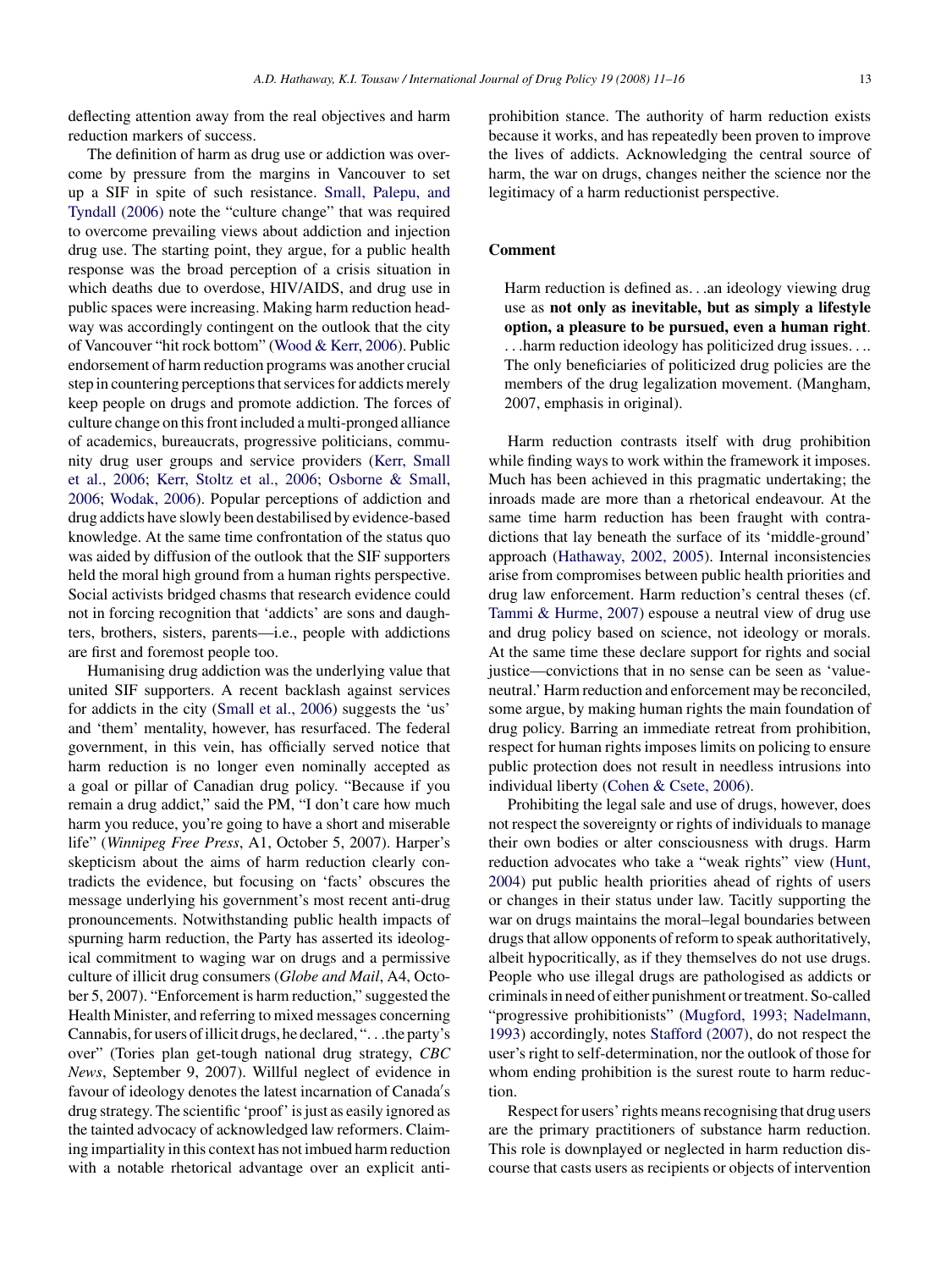[\(Friedman et al., 2007\).](#page-4-0) The strategy has worked well from a public health perspective in advocating services for drug dependent 'addicts.' It has proven less effective from the standpoint of reformers concerned with the dismantling of drug prohibition. Harm reduction in this context of compassionate surveillance reflects the theorised shift from punitive repression to the governance of drug use through public health *and* law enforcement with the aim to regulate risk and maintain public order [\(Fischer, Turnbull, Poland, & Haydon,](#page-4-0) [2004;](#page-4-0) [Miller, 2001; O'Malley, 1999\).](#page-4-0) The 'right' to use drugs is provisional on showing oneself worthy as determined by health experts whose benevolent intentions and technologies in practice help justify repressive laws against the 'undeserving.'

In Vancouver prior to InSite strong support for safe injection existed among IDUs, with endorsement dropping due to proximal policing, mandatory registration, and extensive monitoring of clients [\(Kerr, Wood, Small, Palepu, & Tyndall,](#page-4-0) [2003;](#page-4-0) see also [Fry, 2002, 2003\).](#page-4-0) InSite's patrons are among its most outspoken proponents, and user groups like VANDU (Vancouver Area Network of Drug Users) support the site while making clear that they are unequivocally opposed to prohibition. Promoting circumscribed rights in the name of harm reduction departs widely from the needs and goals of users and their families for whom legal stigma is the most injurious harm. No amount of data or downplaying values will resolve the fundamental ideological division between those defined and labeled by oppressive anti-drug laws and those who seek to maintain the current war on drugs. The recent concern for values and ethics in harm reduction, however, is an indication of the movement's maturation and readiness to move beyond promoting stopgap measures in the search for more humane longer-term solutions.

With clear evidence that the war on drugs is ineffective, costly, inhumane, and harmful to the user and society, the choice to stay the course as a societal response is ultimately a moral choice with drastic consequences. Forgoing deeper moral warrants as a tactical concession, harm reduction has been a necessary step toward more meaningful reform where confronting prohibition is too politically contentious [\(Hathaway, 2001\).](#page-4-0) Value neutrality in this sense has undoubtedly been useful, or politically expedient, allowing for some common ground that benefits drug users by sidestepping ideological disputes ([Reinarman, 2004\).](#page-4-0) As a multidisciplinary movement tied to the public health perspective, harm reduction critiques of punitive drug policies have been timely, well positioned, and effective. By neglecting its core values, however, harm reduction undermines severely its inherent humanism and basis in respect for human rights.

The excerpt from Colin [Mangham \(2007\)](#page-4-0) that begins this section appears in an online journal ([http://www.](http://www.globaldrugpolicy.org/) [globaldrugpolicy.org\)](http://www.globaldrugpolicy.org/) that is published jointly by the *Institute on Drug Policy* and the *International Scientific and Medical Forum on Drug Abuse*, and funded by the US Department of Justice. Both the Institute and Forum are divisions of the

DFA (Drug Free America Foundation) whose stated goals are to oppose efforts to legalise or decriminalise illicit drugs and support law enforcement and interdiction efforts. The Institute is "charged with creating and strengthening international laws that hold drug users and dealers criminally accountable for their actions" and explicitly supports "efforts to oppose policies based on the concept of harm reduction" [\(http://www.dfaf.org/globaldrugpolicy.php](http://www.dfaf.org/globaldrugpolicy.php)).

The critical response to Mangham's claim that InSite is a failure despite the (biased) evidence presented in its favour, spurred a letter from the editors asserting that the journal and article in question are peer-reviewed and credible by scientific standards (*Vancouver Sun*, May 19, 2007). The debate on safe injection has thus been (re)constructed into a disagreement about *whose* science ultimately counts. An editorial appearing in the *National Post* (May 29, 2007) soon after applauds Harper's commitment to the war on drugs proclaiming SIFs "don't work" and that they "send the wrong message." InSite's sponsors responded in a letter to the editor asserting the imperative of saving lives while also conceding that "any nation-wide drug strategy desperately *needs to incorporate improved enforcement*, comprehensive prevention programmes and flexible and accessible detox and treatment interventions" (*National Post*, June 7, 2007, emphasis ours).

Calls for improved enforcement in concert with harm reduction miss the crucial point that prohibition is immoral *and* irrational precisely because it creates the black market conditions in which harm reduction strategies are needed. The underlying problems behind much drug "abuse"—poverty, homelessness, mental illness, isolation—are inevitably diminished in policy discussions dominated, as in Canada, by the focus on enforcement. A drug strategy concerned with human rights and social justice must not be complicit in promoting drug war myths. The single most effective harm reduction measure would be to eliminate entirely the current prohibition and regulate all drug use within a legal framework. A human rights foundation for drug policy more squarely puts the onus on the government and other prohibition sponsors to justify their war against drug users.

This approach would also prompt more critical reflection about the kind and sources of harms that ought to be prioritised from the much-neglected standpoint of illicit drug consumers. A human rights perspective helps to put in sharp relief the arbitrary nature of the reified distinctions between 'legal' and 'illegal' drugs and treatment of their users. Without commitment to "strong rights" [\(Hunt, 2004\)](#page-4-0) and the sovereignty of users harm reduction sentiments are easily subverted to a technocratic governance agenda. Against the accusation that we are *really* "legalisers" harm reduction advocates need not dispute the label but rather the suggestion that opposition to the drug war is somehow irresponsible, dishonest, or immoral. Respect for human rights moves harm reduction past the confines of a scientific project – which has not been well respected outside academic circles – toward a generative programme for replacing prohibition with policies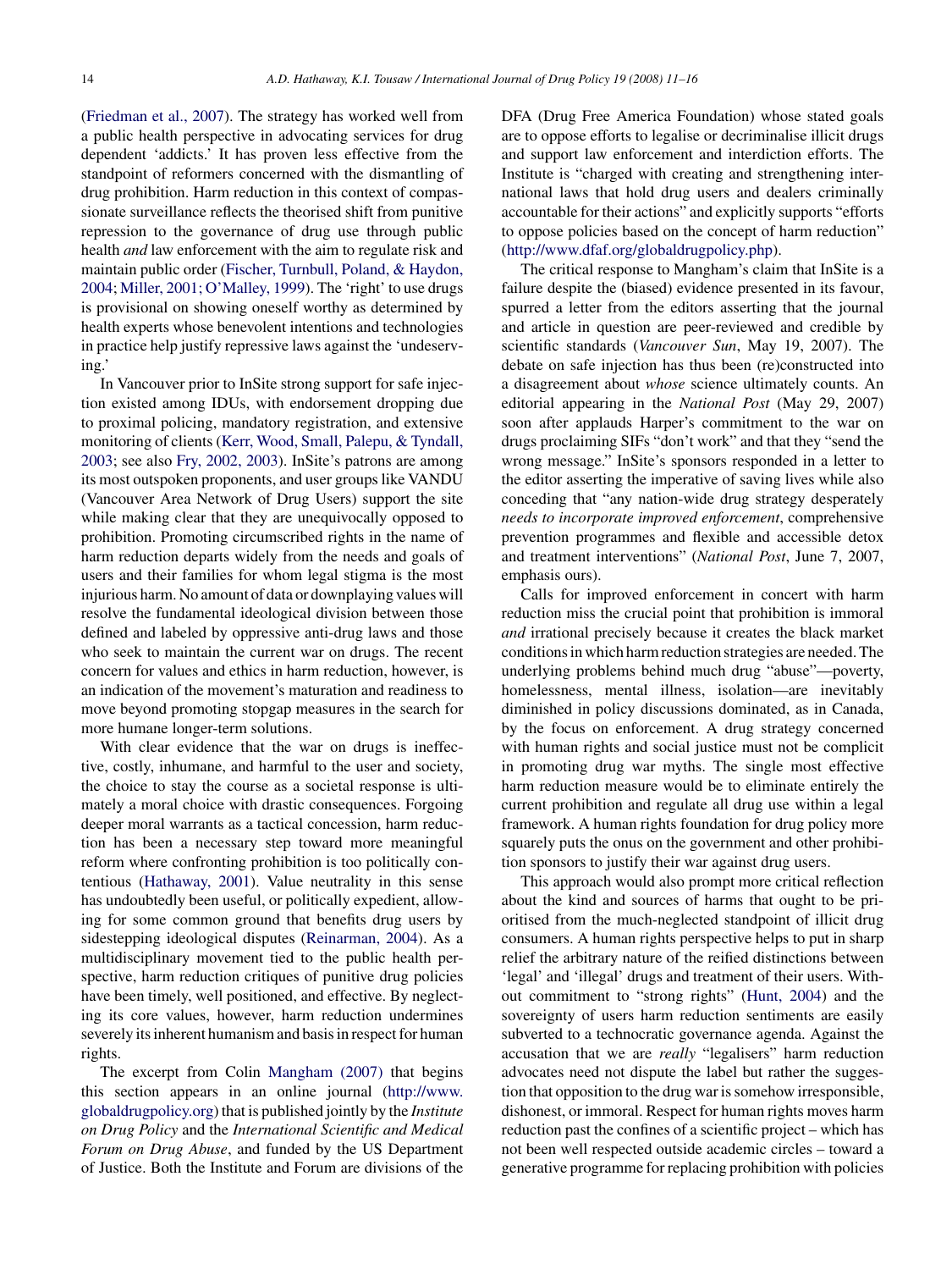<span id="page-4-0"></span>reflecting the costs and benefits of drug use and the costs and benefits of formal intervention.

#### **References**

- Alexander, B. K. (1990). *Peaceful measures: Canada's way out of the "War on Drugs"*. Toronto: University of Toronto Press.
- Alexander, B. K. (2001). *The roots of addiction in free market society*. Ottawa: Canadian Centre for Policy Alternatives.
- Broadhead, R. S., Kerr, T. H., Grund, J. P., & Altice, F. L. (2002). Safer injection facilities in North America: Their place in public policies and health initiatives. *Journal of Drug Issues*, *32*, 329–355.
- Bruneau, J., Lamothe, F., Franco, E., Lachance, N., Désy, M., Soto, J., et al. (1997). High rates of HIV infection among injection drug users participating in needle exchange programs in Montreal: Results of a cohort study. *American Journal of Epidemiology*, *146*, 994–1002.
- Cohen, J., & Csete, J. (2006). As strong as the weakest pillar: Harm reduction, law enforcement and human rights.*International Journal of Drug Policy*, *17*(2), 101–103.
- de Jong, W., & Wever, U. (1999). The professional acceptance of drug use: A closer look at drug consumption rooms in the Netherlands, Germany, and Switzerland. *International Journal of Drug Policy*, *10*, 99–108.
- DeBeck, K., Wood, E., Montaner, J., & Kerr, T. (2007). Canada's 2003 renewed drug strategy—An evidence-based review. *HIV/AIDS Policy & Law Review*, *11*(2–3), 4–12.
- Dolan, K., Kimber, J., Fry, C., Fitzgerald, J., McDonald, D., & Frautmann, F. (2000). Drug consumption facilities in Europe and the establishment of supervised injecting centres in Australia. *Drug and Alcohol Review*, *19*, 337–346.
- Erickson, P. G. (1992). Recent trends in Canadian drug policy: The decline and resurgence of prohibitionism. *Daedalus*, *121*(summer), 239– 267.
- Fischer, B. (1994). 'Maps' and 'moves'. *International Journal of Drug Policy*, *5*(2), 70–81.
- Fischer, B. (1997). The battle for a Canadian drug law: A legal basis for harm reduction or a new basis for prohibition? In P. G. Erickson, D. M. Riley, Y. W. Cheung, & P. O'Hare (Eds.), *Harm reduction: A new direction for drug, policies and programs*. Toronto: University of Toronto Press.
- Fischer, B., Erickson, P. G., & Smart, R. G. (1996). The new Canadian drug law: One step forward, two steps backward. *International Journal of Drug Policy*, *7*(3), 172–179.
- Fischer, B., Turnbull, S., Poland, B., & Haydon, E. (2004). Drug use, risk and urban order: Examining supervised injection sites (SISs) as 'governmentality'. *International Journal of Drug Policy*, *15*, 357–365.
- Friedman, S. R., de Jong, W., Rossi, D., Touze, G., Rockwell, R., Des Jarlais, D. C., et al. (2007). Harm reduction theory: Users' culture, micro-social indigenous harm reduction, and the self-organization and outside-organizing of users' groups. *International Journal of Drug Policy*, *18*(2), 107–117.
- Fry, C. L. (2002). Injecting drug user attitudes towards rules for supervised injecting rooms: Implications for uptake. *International Journal of Drug Policy*, *13*, 471–476.
- Fry, C. (2003). Safer injecting facilities in Vancouver: Considering issues beyond potential use. *Canadian Medical Association Journal*, *169*(8), 777–778.
- Haden, M. (2006). The evolution of the four pillars: Acknowledging the harms of drug prohibition. *International Journal of Drug Policy*, *17*(2), 124–126.
- Hathaway, A. D. (2001). Shortcomings of harm reduction: Toward a morally invested drug reform strategy. *International Journal of Drug Policy*, *12*(2), 125–137.
- Hathaway, A. D. (2002). From harm reduction to human rights: Bringing liberalism back into drug reform debates. *Drug and Alcohol Review*, *21*(4), 397–404.
- Hathaway, A. D. (2005). Ushering in another harm reduction era? Discursive authenticity, drug policy and research. *Drug and Alcohol Review*, *24*(6), 549–550.
- Hathaway, A. D., & Erickson, P. G. (2003). Drug reform principles and policy debates: Harm reduction prospects for cannabis in Canada. *Journal of Drug Issues*, *33*(3), 467–496.
- Hunt, N. (2004). Public health or human rights: What comes first? *International Journal of Drug Policy*, *15*, 231–237.
- Kerr, T., Small, W., Peace, W., Douglas, D., Pierre, A., & Wood, E. (2006). Harm reduction by a "user-run" organization: A case study of the Vancouver Area Network of Drug Users (VANDU). *International Journal of Drug Policy*, *17*(2), 61–69.
- Kerr, T., Stoltz, J. A., Tyndall, M. W., Li, K., Zhang, R., Montaner, J., et al. (2006). Impact of a medically supervised safer injection facility on community drug use patterns: A before and after study. *British Medical Journal*, *332*(7535), 220–222.
- Kerr, T., Tyndall, M. W., Li, K., Montaner, J. S., & Wood, E. (2005). Safer injection facility use and syringe sharing in injection drug users. *Lancet*, *366*(9482), 316–318.
- Kerr, T., Wood, E., Small, D., Palepu, A., & Tyndall, M. W. (2003). Potential use of safer injecting facilities among injection drug users in Vancouver's Downtown Eastside. *Canadian Medical Association Journal*, *169*(8), 759–763.
- MacPherson, D., Mulla, Z., & Richardson, L. (2006). The evolution of drug policy in Vancouver, Canada: Strategies for preventing harm from psychoactive substance use. *International Journal of Drug Policy*, *17*(2), 55–60.
- Mangham, C. (2007). A critique of Canada's INSITE injection site and its parent philosophy: Implications and recommendations for policy planning. The Journal of Global Drug Policy and Practice, [http://www.globaldrugpolicy.org/1/2/2.php.](http://www.globaldrugpolicy.org/1/2/2.php) Article retrieved online May 23, 2007.
- Miller, P. G. (2001). A critical review of the harm minimization ideology in Australia. *Critical Public Health*, *11*, 167–178.
- Mugford, S. (1993). Harm reduction: Does it lead where its proponents imagine? In N. Heather, A. Wodak, E. Nadelmann, & P. O'Hare (Eds.), *Psychoactive Drugs and Harm Reduction: From Faith to Science*. London: Whurr Publishers.
- Nadelmann, E. A. (1993). Progressive legalizers, progressive prohibitionists and the reduction of drug-related harm. In N. Heather, A. Wodak, E. Nadelmann, & P. O'Hare (Eds.), *Psychoactive Drugs and Harm Reduction: From Faith to Science*. London: Whurr Publishers.
- O'Malley, P. (1999). Consuming risks: Harm minimization and the government of drug users. In R. Smandich (Ed.), *Governable places: Readings on government mentality and crime control*. Aldershot: Ashgate.
- Osborne, B., & Small, W. (2006). Speaking truth to power: The role of drug users in influencing municipal drug policy.*International Journal of Drug Policy*, *17*(2), 70–72.
- Reinarman, C. (2004). Public health and human rights: The virtues of ambiguity. *International Journal of Drug Policy*, *15*, 239–241.
- Small, D., Palepu, A., & Tyndall, M. W. (2006). The establishment of North America's first state sanctioned supervised injection facility: A case study in culture change. *International Journal of Drug Policy*, *17*(2), 73–82.
- Stafford, N. (2007). Using words: The harm reduction conception of drug use and drug users. *International Journal of Drug Policy*, *18*(2), 88–91.
- Tammi, T., & Hurme, T. (2007). How the harm reduction movement contrasts itself against punitive prohibition. *International Journal of Drug Policy*, *18*(2), 84–87.
- Wodak, A. (2006). All drug politics is local. *International Journal of Drug Policy*, *17*(2), 83–84.
- Wood, E., & Kerr, T. (2006). What to you do when you hit rock bottom? Responding to drugs in the city of Vancouver. *International Journal of Drug Policy*, *17*(2), 55–60.
- Wood, E., Kerr, T., Montaner, J. S., Strathdee, S. A., Wodak, A., Hankins, C. A., et al. (2004). Rationale for evaluating North America's first medically supervised safer-injecting facility. *Lancet*, *4*, 301–306.